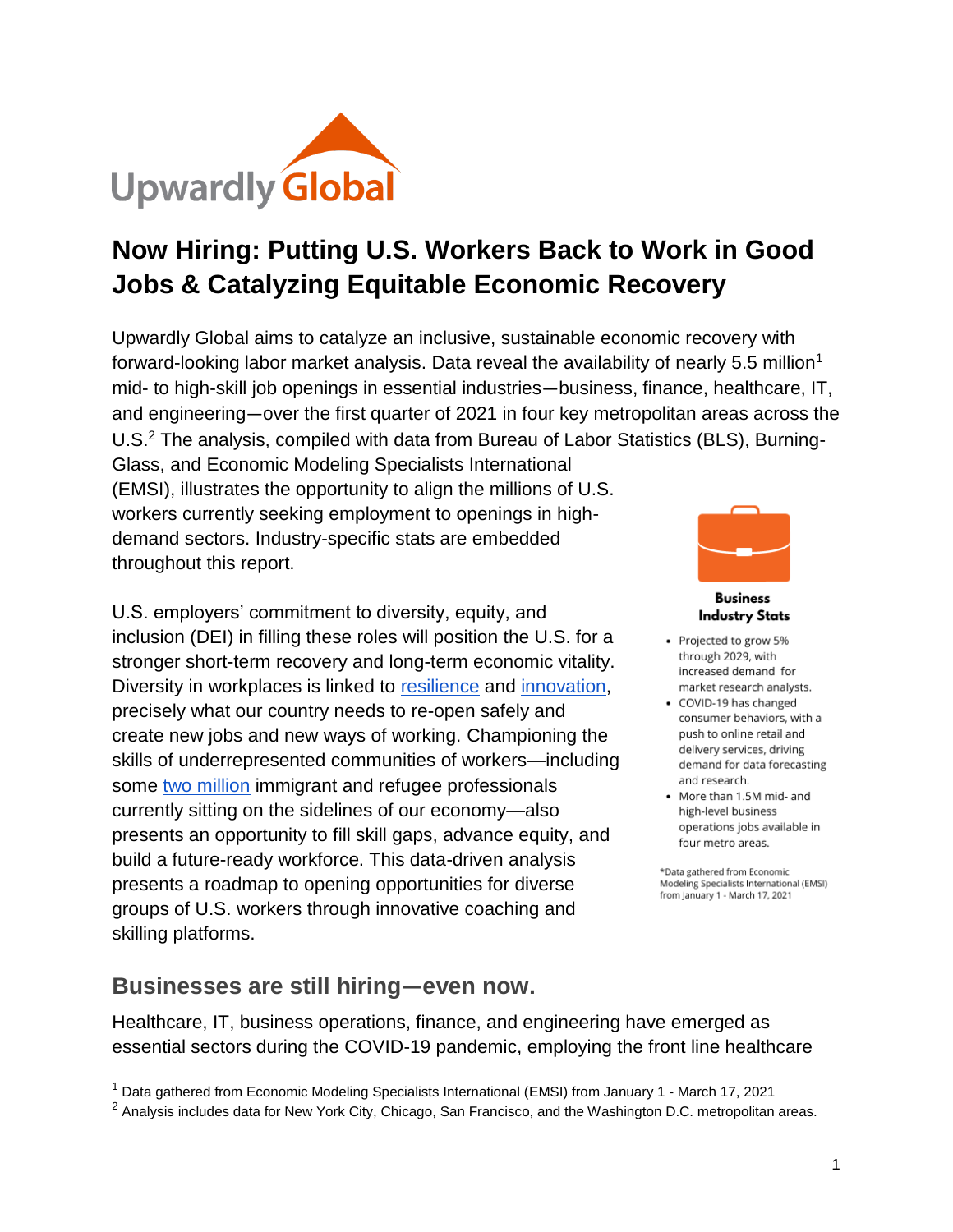workers central to the U.S. pandemic response, the IT and operations staff that have made remote work and learning possible, and the engineering and logistics professionals that power our nation's infrastructure. While pre-pandemic data projected growth in each of these industries, COVID-19 has positioned them to be even more central in both our short-term economic recovery and longer-term growth.

### **Steps to build an inclusive recovery.**

The work ahead involves more than "just" filling jobs. By committing to DEI in hiring, U.S. employers have an opportunity to address long-standing systemic barriers that have long kept women, Black, indigenous, and people of color (BIPOC), the foreign-born, and other groups from fully contributing critical skills to our nation's workforce.

Inclusive hiring practices address the factors—insular networks, implicit bias, misconceptions about the value of credentials and experience, and concerns about "cultural fit" that have led to the exclusion of these groups of workers. The work ahead requires a commitment to removing barriers for workers with existing skills and experience to fully contribute to the economy, and also to creating pathways for underrepresented groups of workers to access the skills needed for jobs in high-demand sectors.

## **Immigrants are a critical part of the equation.**

Immigrants—including refugees & asylees—are often overlooked in DEI initiatives, though they represent a critical opportunity for companies to diversity workforces. Immigrants and their children will represent [all the growth](https://immigrationforum.org/article/immigrants-as-economic-contributors-they-are-the-new-american-workforce/) in the U.S. workforce between now and the year 2035. About [30 percent](https://www.pewresearch.org/fact-tank/2018/09/14/education-levels-of-u-s-immigrants-are-on-the-rise/) of current immigrants hold a bachelor's degree or more, a number on-par with the US-born. Immigrants disproportionately represent racial, ethnic, and religious minorities in the U.S.: Some 75% of Upwardly Global's program participants identify as coming from communities of color. Opening opportunities for this community opens opportunities for other workers from diverse backgrounds.



- Projected to grow 15% through 2029; demand driven by an aging U.S. population.
- COVID-19 is driving immediate, acute frontline staffing needs.
- More than 2.1M mid- and high-level healthcare available in four metro areas.

\*Data gathered from Economic Modeling Specialists International (EMSI) from January 1 - March 17, 2021



#### Finance/Accounting **Industry Stats**

- Expected to grow 5% through 2029, driven by an increase in global business and complexity in tax and regulatory environments.
- COVID-19 is making the sector more reliant on technology and automation.
- Nearly 633K mid- and highlevel finance jobs available in four metro areas.

\*Data gathered from Economic Modeling Specialists International (EMSI) from January 1 - March 17, 2021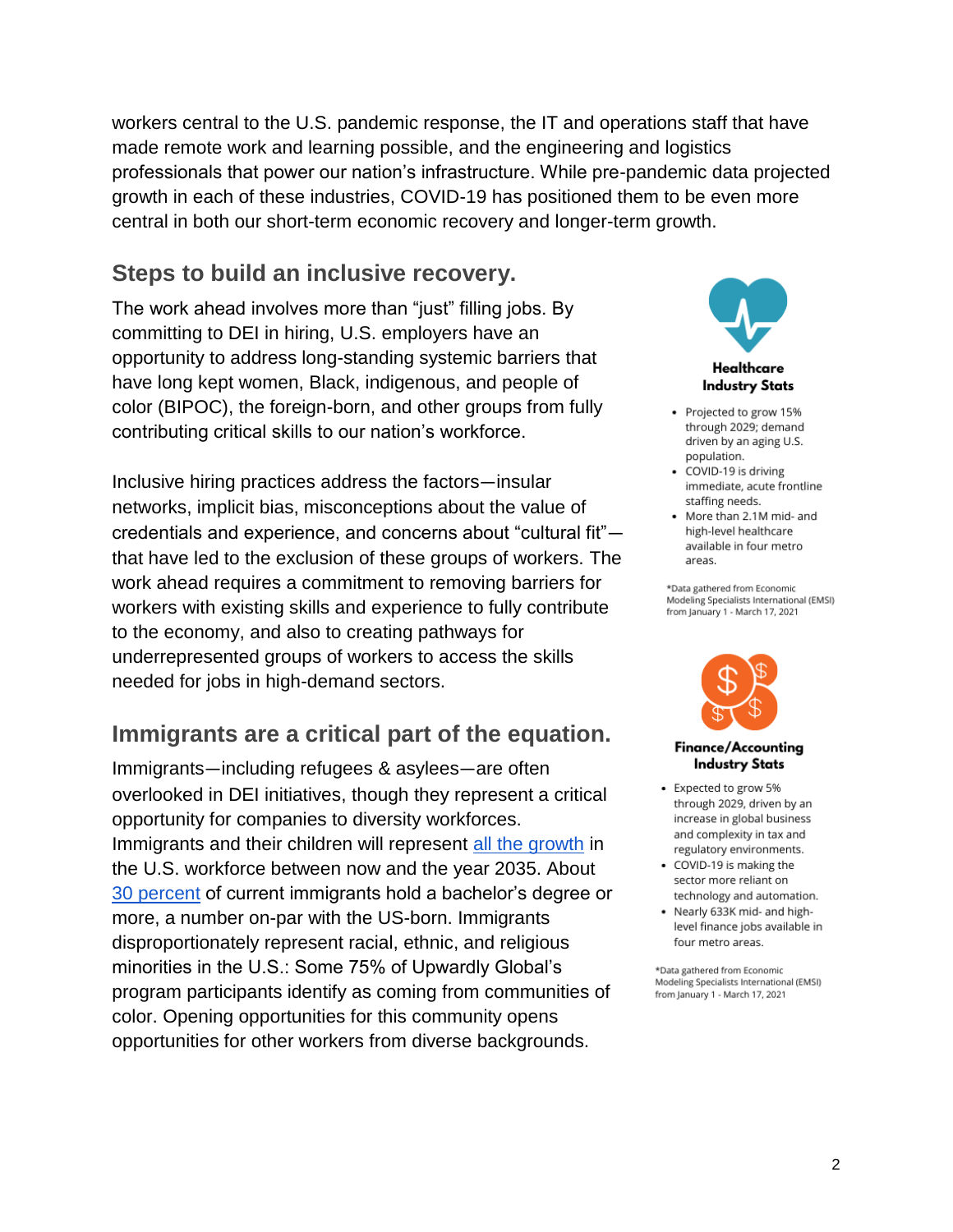## **Upwardly Global is a partner in this work.**

Upwardly Global is a 20-year-old nonprofit with a track record of advancing the inclusion of immigrant and refugee professionals in the U.S. workforce. The credentials of the more than 18,000 participants in our job coaching programs illustrate the opportunity:

- Valid university degrees from their home countries;
- An average of eight years of professional experience;
- Skills in essential sectors, including Healthcare, IT, Business Operations, Finance, and Engineering;
- Multilingual skills and cross-cultural savvy;
- Past experience working in pandemics or crisis situations in their home countries, including SARS, Ebola, Swine Flu.

In the wake of the COVID-19 pandemic, Upwardly Global has realigned our coaching program with opportunities in the essential industries outlined in this report. Our five Career Communities leverage the training Upwardly Global has developed over 20 years to align immigrant job seekers with careers in high-demand fields. Each career community offers:

- Career pathways to in-demand jobs in each sector;
- Cohort-based coaching models with peer-to-peer learning;
- Access to industry mentors and volunteers;
- Top training and certifications offered by key stakeholder partners; and
- Connections with employers to create talent pipelines and diversify hiring practices.

See a snapshot of our Career Communities at work on the following page.

Upwardly Global is committed to connecting U.S. employers and other stakeholders with this talent pool, opening opportunities for individual job seekers and U.S. employers alike, and catalyzing our collective economic recovery. For more information, contact [media@upwardlyglobal.org.](mailto:media@upwardlyglobal.org)



- Expected to grow 3% through 2029, with a push for infrastructure projects, renewable energy, oil & gas extraction, and robotics.
- COVID-19 driving demand for manufacturing roles.
- Nearly 302K mid- and highlevel engineering jobs available in four metro areas.

\*Data gathered from Economic Modeling Specialists International (EMSI) from January 1 - March 17, 2021



**Industry Stats** · Expected to grow 11%

- through 2029, with focus on cloud computing, big data, and information security. • COVID-19 has increased
- demand for IT operations, help desk, system engineering roles, and cloud-based services.
- Nearly 898K mid- and highlevel IT jobs were available in four metro areas.

\*Data gathered from Economic Modeling Specialists International (EMSI) from January 1 - March 17, 2021